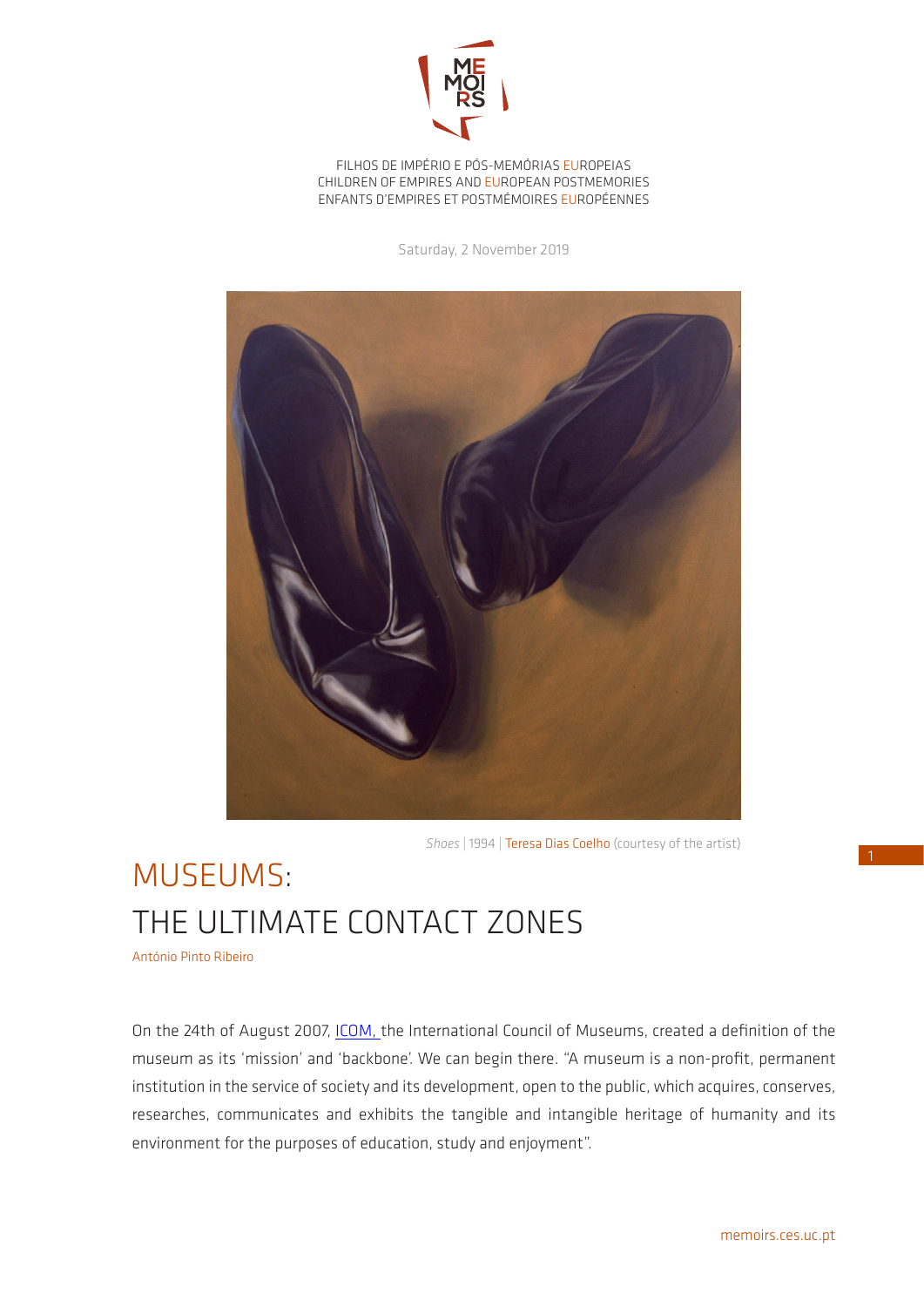

The definition has nothing in particular to distinguish it. It could be applied to other cultural institutions. Perhaps conscious of setting a low bar, the current leaders of ICOM proposed revising the definition. They handed the task over to a committee: the Museum Definition, Prospects and Potentials Committee. This sought to offer a critical, contemporary perspective and to move towards a definition with a broader international scope. According to an [ICOM note](http://icom-portugal.org/2019/09/10/sobre-a-proposta-da-nova-definicao-de-museu/) published online, "this committee engaged in a broad dialogue, and sought input from all ICOM members around the world. In July this year the committee presented a museum definition to be put to the vote":

Museums are democratising, inclusive and polyphonic spaces for critical dialogue about the pasts and the futures. Acknowledging and addressing the conflicts and challenges of the present, they hold artefacts and specimens in trust for society, safeguard diverse memories for future generations and guarantee equal rights and equal access to heritage for all people.

Museums are not for profit. They are participatory and transparent, and work in active partnership with and for diverse communities to collect, preserve, research, interpret, exhibit, and enhance understandings of the world, aiming to contribute to human dignity and social justice, global equality and planetary wellbeing.

These sentences are fuzzy, and linguistically and semantically dry. The content of the new definition is somewhat vague and flabby, and does not meaningfully depart from the old definition. Still, it has provoked internal debate in ICOM. Resistance from some countries, including Portugal, led to the postponement of a resolution to adopt the new definition.

A group of disenchanted members rejected it on account of what they saw as its activist bias. For this group, a museum should be limited to the conservation and investigation of works, in a context of continuity, free from epistemic upheaval. The museum should be the privileged site of museologists and art historians.

Around 1960, the emergence of the discourse of multiculturalism obliged Europe to rewrite its narratives. Informed by the work of Cultural Studies, emergent artistic pedagogy in modern and contemporary art galleries and museums, feminist discourses around gender, and new approaches to post-colonial problematics, museums had to come up with new methodologies of interpretation and communication.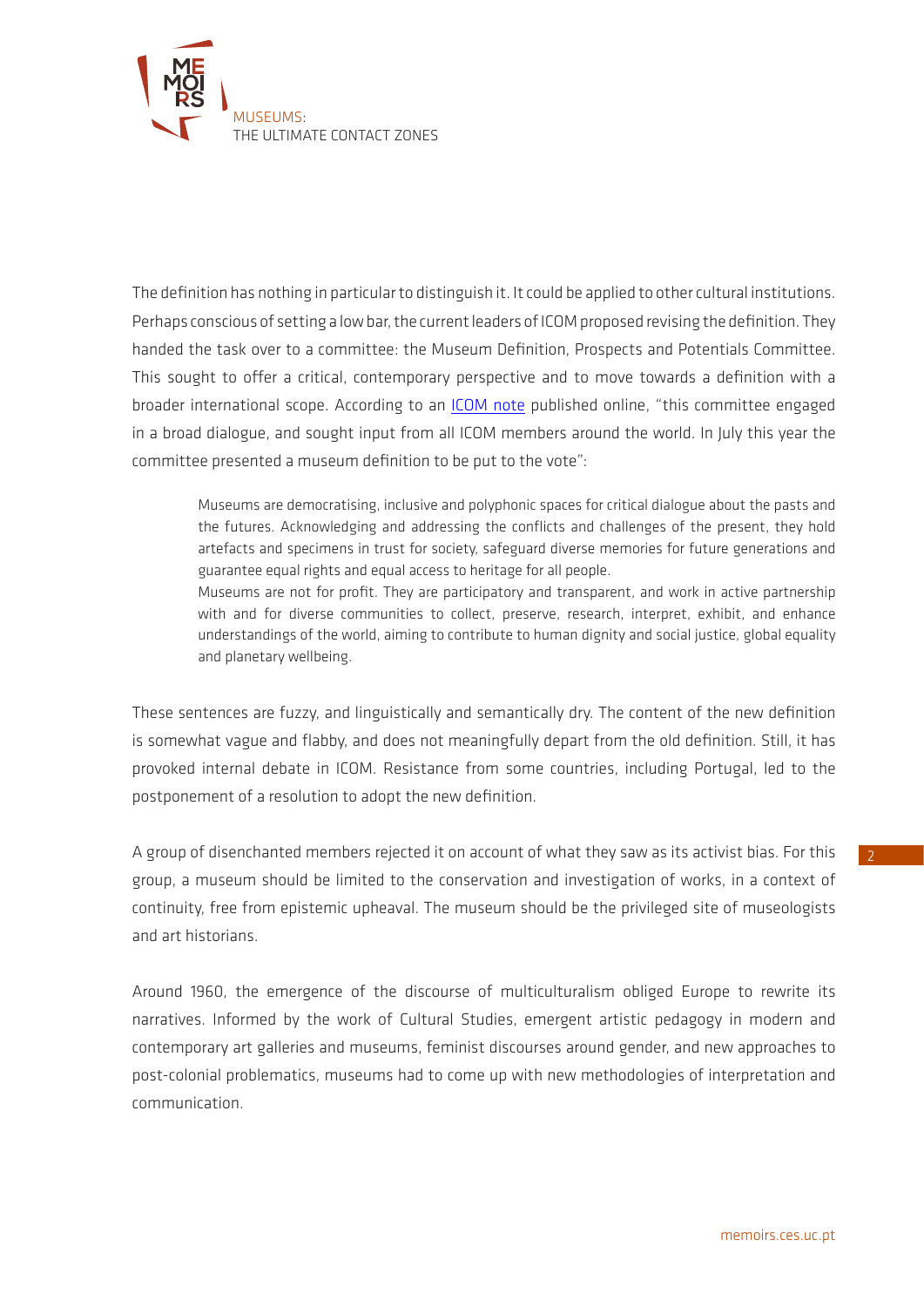

So, when in 2007 ICOM produced a new definition of the mission of museums, it was already outdated. 2007 was the bicentary of the abolition of the transatlantic slave trade. It was no longer possible to put off a reflection within museums on the imperial past, and to develop alternative, 'de-Europeanized' modes of knowledge. Museums have a fundamental mission to disseminate such material and symbolic knowledge.

Both the 2007 definition, and the attitude of those who rejected the new 'activist' definition rely on a congenital stasis. They reek of a fear that people with interdisciplinary approaches to research, knowledge production and communication might 'occupy' museums, open them to the public and elicit debates that will evade the watchful eye of museologists. This is the phantom that haunts today's museums. Museums are key tools and forums for debating the present by looking at the past. But they cannot rely on a vision that fixes exclusively on the past, as if vision itself were not conditioned by the epistemology, knowledge and experience of the present.

In 1953, a poster for the *Musée de l'Homme* in Paris declared: "Do a tour of the world in two hours in the Museum of Man". Other museums making the same claim would have to reduce the time slot. But what world is this? The temporal world of the creation of ICOM is not the same as today's. The world has moved on and museums have changed – with or without predetermined plans. The museum is, among other things, multiple and diverse. It is a point of view on a world from which it is neither alien, nor distant. In its narratives and in its terminology it curates cultural and artistic relations, distinct knowledges and distinct modes of classification. This final aspect, indeed, is a particular mission of museums: to undertake an epistemological revision of classifications. Museums of ethnography, many of them constituted by works appropriated by the agents of former empires, can no longer merely reproduce the status quo. We can even ask whether, if museums do not change how they look at 'the other', the 'primitive', they will disappear. Because decolonization is happening in contemporary Europe.

Museums are not free from social intervention. They are subject to the debates of their time. For instance, there has been a controversy recently in Holland over the use of the term *Gouden Eeuw*  (Golden Age). This term does not do justice to all of those who were exploited during the Atlantic slave trade and the expansion and commerce of the Dutch (in the words of Tom van der Molen, curator of the 17th century collection of the *Amsterdam Museum*). On the other hand, the Rijksmuseum, a significant Dutch museum, not long ago opened up a debate about the use of the term 'negro' in some old picture captions. They argued that they should continue to use the term, and simultaneously present a massive exhibition about slavery. These debates positively and urgently go beyond the limits of any mission